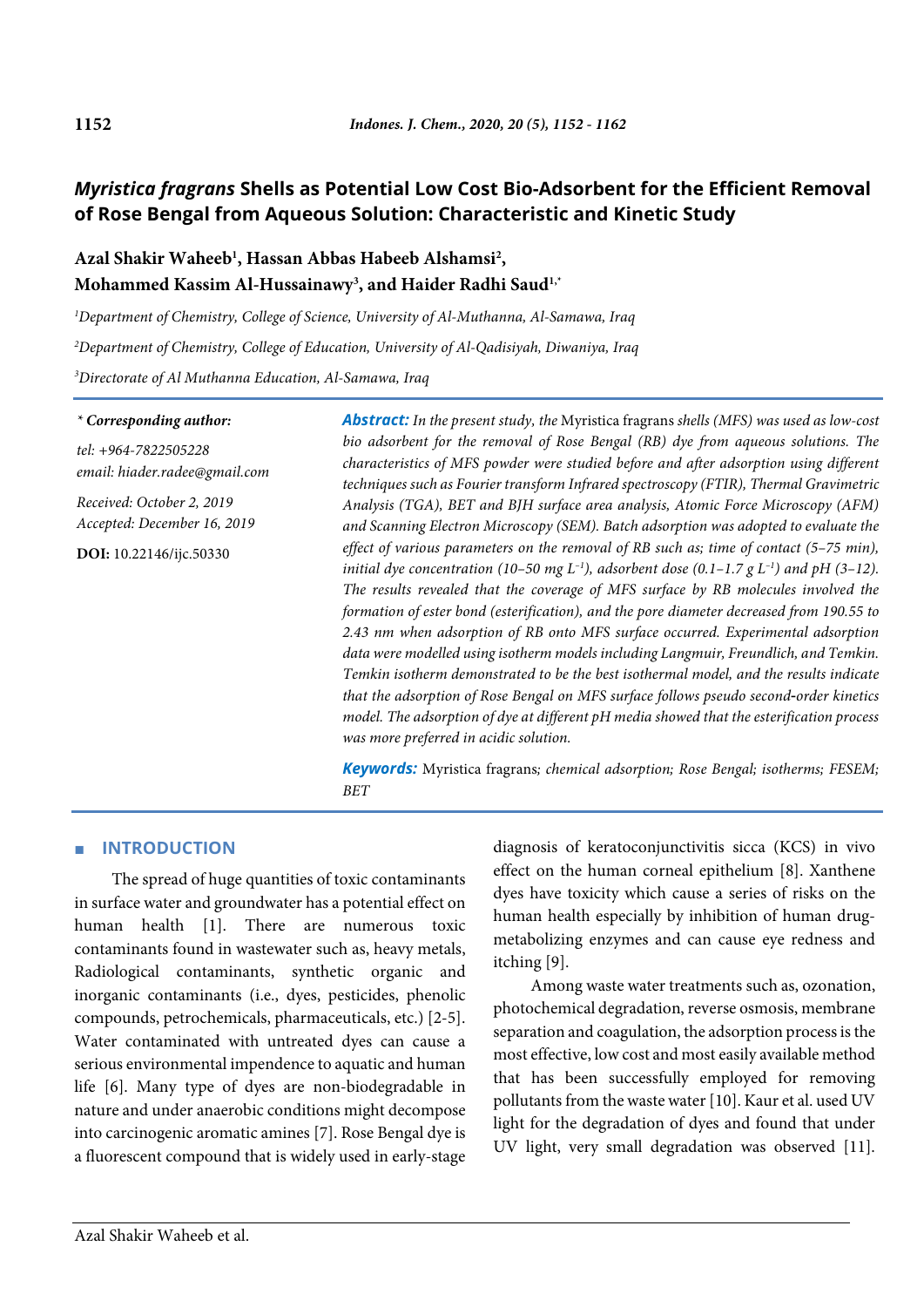Numerous studies have focused on the utilization of natural materials, such as egg shells [12], bean peels [13], and marble waste [14], as adsorbents for the removal of pollutants from aqueous mediums. Activated carbon is the most widely used adsorbent for the removal of dyes from waste water effluents, due to its high capacity for organic compounds, howeverits application is still limited due to the high cost [15].

*Myristica fragrans* shell (MFS) is a waste product of the nutmeg industry. In the present study, MFS have been utilized for the removal of toxic materials from water. The adsorption dye on MFS surface was evaluated using different variable parameters. In addition, techniques such as AFM, FESEM, FTIR, BET/BJH, and TGA/DTA were used to elucidate the effect of dye adsorption on the surface characteristics of the adsorbent.

## ■ **EXPERIMENTAL SECTION**

#### **Materials**

Hydrochloric acid (HCl, 37%), and Sodium hydroxide (NaOH, 99.5%) were purchased from BDH. Rose Bengal  $(C_{20}H_2Na_2O_5I_4Cl_4$ , Dye content 95%) was purchased from Sigma-Aldrich. The chemical structure of RB dye is present in Fig. 1. It is well-known that RB possess high solubility in water, and its  $\lambda$  max = 549 nm.

# **Procedure**

## *Preparation of adsorbent*

The MFS powder was obtained from MFS waste, and was ground and sieved through 150 mesh sieve. After sieving, the collected fine powder was washed several times with distilled water to remove contaminants and soluble materials. The clean powder was then dried in an oven at



**Fig 1.** Rose Bengal chemical structure

100 °C for 4 h and it was placed in a desiccator to keep dry until use.

### *Batch mode adsorption studies*

The adsorption studies were done by batch experiments which aimed to determine the adsorption parameters such as contact time initial dye concentration, initial pH solution, and adsorbent dose by changing one parameter under study, while other parameters were set in a fixed value. Different concentrations (10, 20, 30, and 40 ppm) were obtained by successive dilution of a dye stock solution of 50 ppm. Five conical flasks (250 mL) containing 100 mL of dye solution and 1.7 g of MFS surface were stirred on a shaker water bath at the rate of 120 rpm for the required time of equilibrium. The equilibrium concentration of the solution were determined by using UV-Visible technique (Shimadzu, UV-1650PC) at  $λ$  max (nm), after separation of the supernatant. The quantity and the removal percentage of the adsorbed dye on the adsorbent at the equilibrium time  $(q_e)$  were calculated using Eq. (1) and (2) respectively.

$$
q_e = \frac{V(C_0 - C_e)}{m} \tag{1}
$$

$$
q_e = \frac{V(C_0 - C_e)}{m}
$$
 (2)

where  $C_0$  and  $C_e$  are RB concentrations (ppm) at the initial and the equilibrium time, respectively.  $q_e$  (mg  $g^{-1}$ ), is the amount of RB adsorbed on a fixed adsorbent mass (g) at the time of equilibrium. V is the volume (in L) of the initial RB solution.

#### *Characterization*

MFS before and after dye adsorption were characterized by Shimadzu 8400S FTIR with wavenumber range of  $400-4000$   $cm^{-1}$  at a scan resolution of 4 cm–1 . Field emission scanning electron microscope (FESEM, MIRA3 TESCAN) with accelerating voltage 10 kV and angstrom AFM (SPMAA3000) were used to study the surface morphology of MFS surface. Under nitrogen atmosphere at 20 mL/min gas flow rate and heating at the rate of 20 min–1 , the thermogravimetric analysis (TGA) was done by Perkin Elmer (TGA 4000). Surface area and pore analysis were carried out using Nova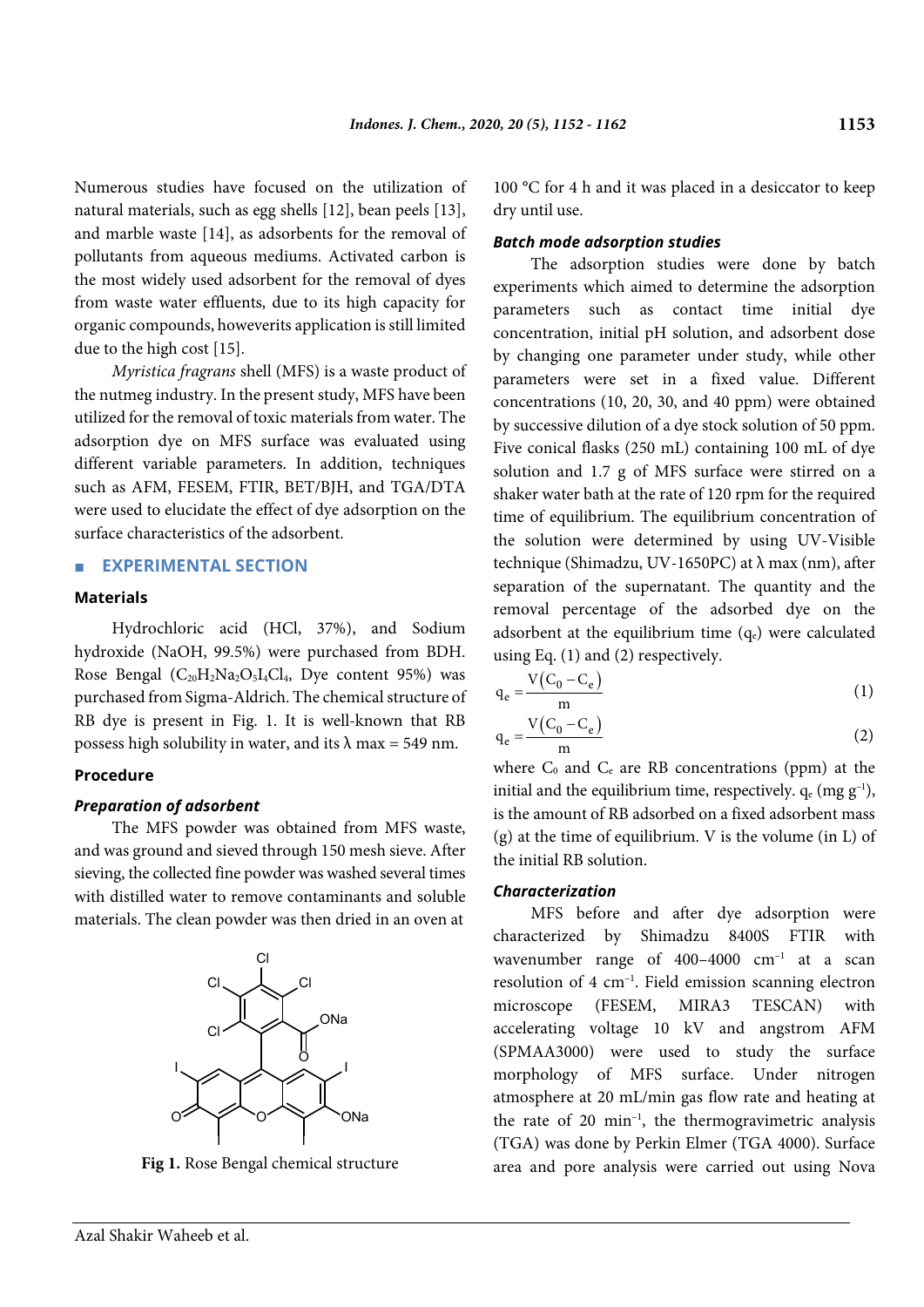2000e, (Quantachrome, Instruments Limited, USA) and the methods of the multipoint Brunauer, Emmett, and Teller (BET) method and BJH method.

## ■ **RESULTS AND DISCUSSION**

**Characterization of MFS Before and After Adsorption**

# *Functional groups*

The FTIR spectrum of MFS before and after dye adsorption are shown in Fig. 2, in which the MFS spectrum shows a broad peak centered at  $3385 \text{ cm}^{-1}$  due to the intramolecular and intermolecular hydrogen bonding of the –OH, –NH2 groups. Stretching and bending vibration of the C-H band is shown in the MFS FTIR spectrum at 2930, 2884, 1427, 1381, and 1321 cm<sup>-1</sup>. A strong peak located at 1653 cm<sup>-1</sup> is indexed to the carbonyl group (C=O) stretching vibration, while a weak band with multiple peaks at 1040, 1123, 1238 and 1267 cm–1 is assigned to alcohols, carboxylic acids and ethers (1000–

1320 cm<sup>-1</sup> attributed to C-O stretch) [16]. As reported in the literatures, the carbonyl stretching vibration of free RB is shown at  $1614 \text{ cm}^{-1}$  [17]. The FT-IR spectra of MFS after dye adsorption shows the carbonyl frequency at wavenumber,  $1734 \text{ cm}^{-1}$ , which confirms that the dye has been covalently attached to the MFS, and also the formation of an ester bond between alcoholic and carboxylic groups [18]. In addition, a broadband of  $3385$  cm<sup>-1</sup> was shifted to higher wavenumber of 3419 cm–1 due to the weakness of the MFS intermolecular hydrogen bonding between its molecules after adsorption of the RB dye.

### *Surface topology*

AFM image of the MFS before adsorption is depicted in Fig. 3(a). As AFM technique reveals, the morphology of MFS to be a porous surface with roughness average of about 5.35 nm and surface skewness of about -0.234. Fig. 3(b) depicts the AFM images of the





 $0.00 \times 0.00$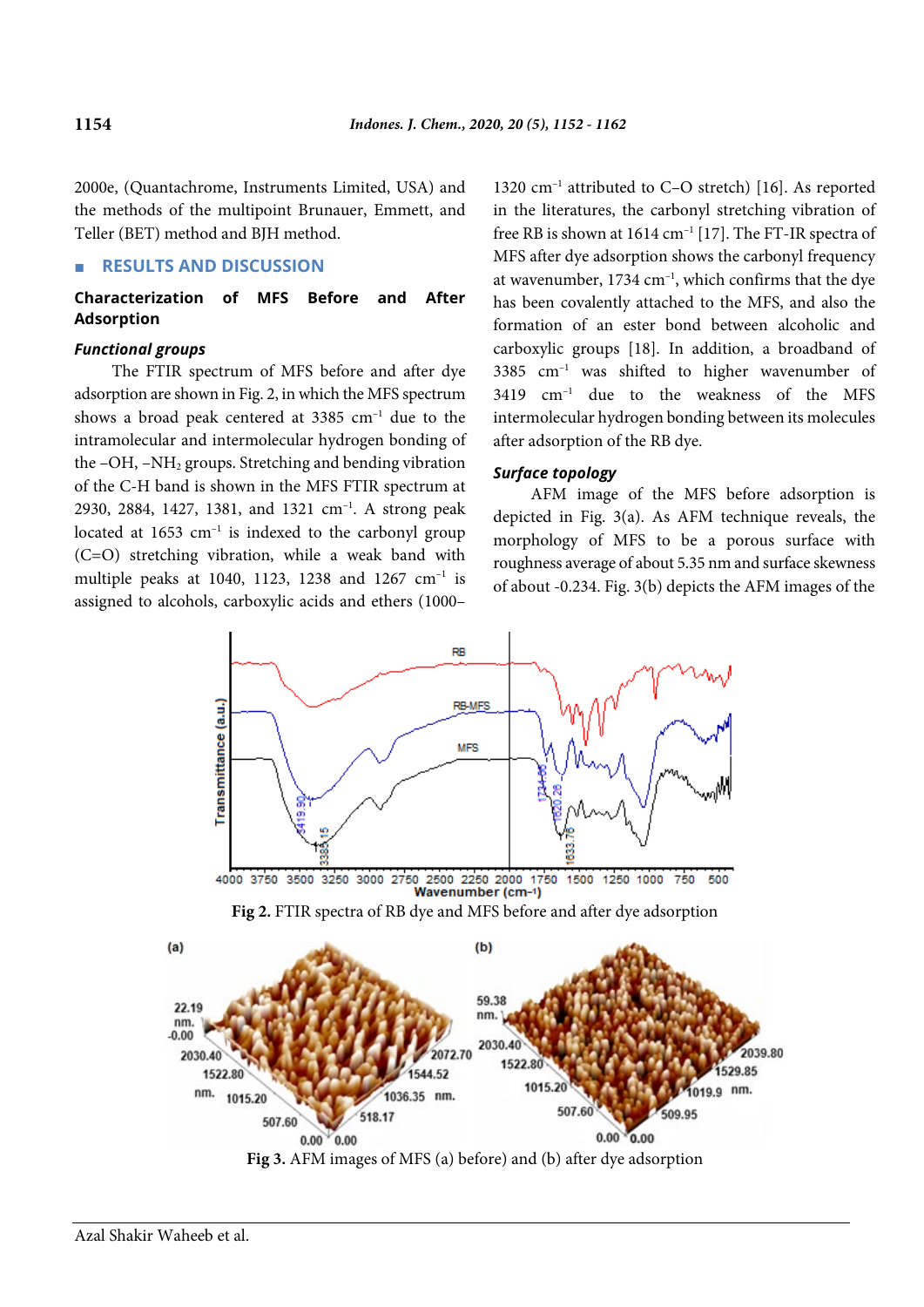MFS after adsorption of the dye. Dye adsorption causes the lowering of porosity of the MFS surface and increasing of thickness in comparison with the state before adsorption. The AFM rough analysis of the MFS negative Skewness is due to the number of surface valleys that were higher than the peaks [19], and after adsorption of the dye, the skewness value became positive due to the decrease in the number of valleys and enclosed by dye molecules [20].

## *Surface morphology*

The surface morphology of MFS before and after adsorption were examined by scanning electron microscopy, as presented in Fig. 4. MFS image shows irregular particle shapes with large scale of pores. After dye adsorption, the surface of MFS was smooth and had no sharp edges with small scale pores in compression with MFS, and the coated surface clearly shows that dye particles were accumulated on the surface of MFS.

# *Surface area and porosity*

Fig. 5 shows BET adsorption-desorption isotherms of MFS before and after adsorption. The obtained surface properties such as the BET surface area, and the BJH pore volumes are summarized in Table 1. According to



**Fig 4.** SEM images of MFS (a) before and, (b) after dye adsorption



**Fig 5.** (a) and (b) BET isotherms of Nitrogen adsorption–desorption before and after dye adsorption respectively, (c) and (d) BJH pore size distribution curves before and after adsorption respectively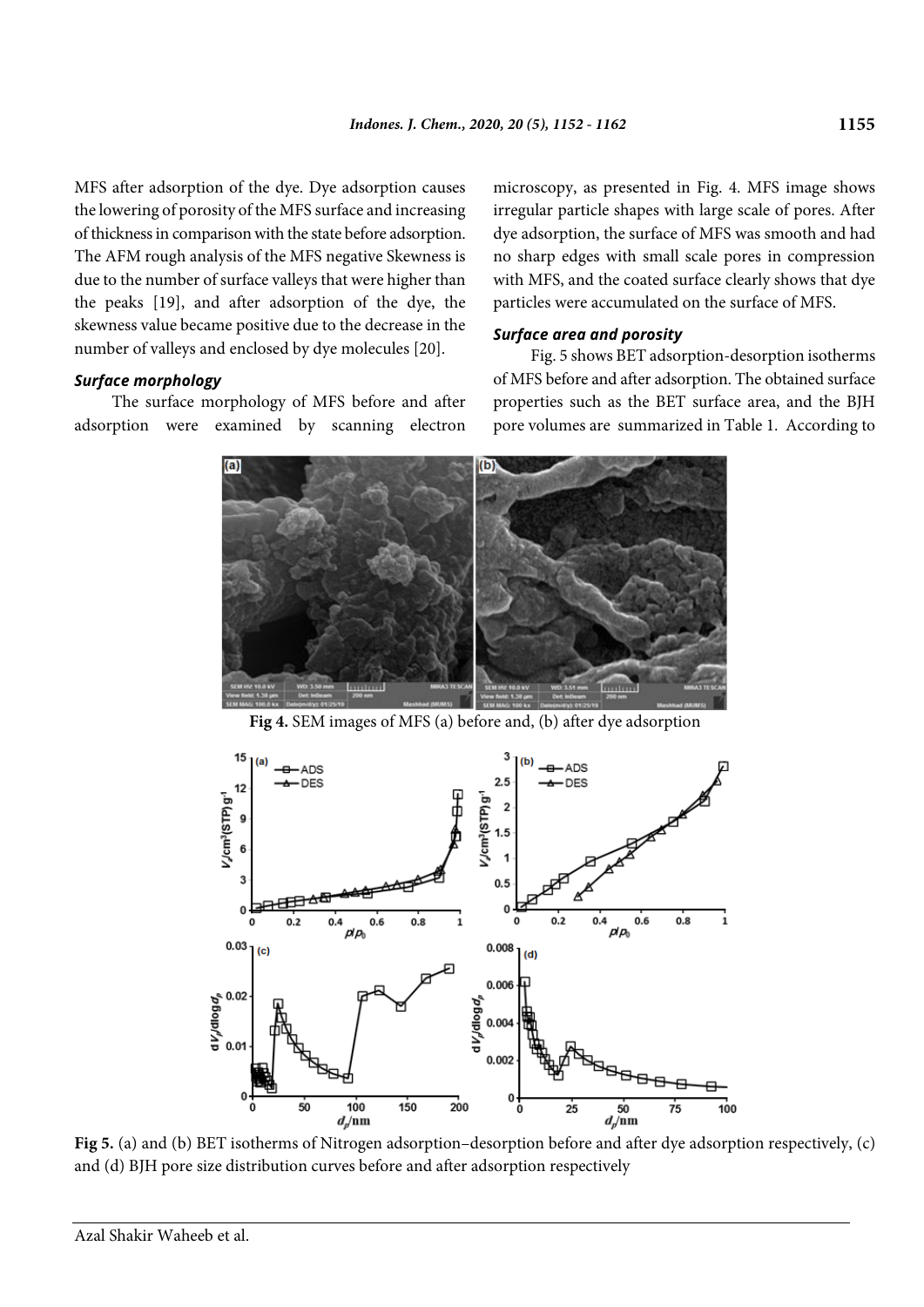| MITO AIIU MITO-RD |                          |             |               |  |  |  |  |
|-------------------|--------------------------|-------------|---------------|--|--|--|--|
|                   | Surface                  | Pore volume | Average pore  |  |  |  |  |
|                   | area $(m^2/g)$           | (cc/g)      | diameter (nm) |  |  |  |  |
| <b>MFS</b>        | 4.4                      | 0.0177      | 190.55        |  |  |  |  |
| MFS-RB            | $\overline{\phantom{0}}$ | 0.0050      | 2.43          |  |  |  |  |

**Table 1.** Surface area, pore size and average diameter of  $MFC = 1 MFC - DD$ 

the classification proposed by (IUPAC), the isotherms of MFS can be classified as type III, where the adsorbate uptake increases exponentially due to the weak interaction between the adsorbate  $(N_2$  gas) and the adsorbent and to the microporous nature [21]. In reference to literature, the hysteresis loops of MFS is H3 type which is indexed to the presence of non-rigid aggregates of sheet-like particles or assemblages of slitshaped pores [22]. The surface area of MFS was  $4.4 \text{ m}^2/\text{g}$ . whereas MFS after the adsorption of RB have schematically undefined curves and cannot be applied to the BET sorption isotherm models which may be due to

lower surface area of the sample. This results complies with their morphology (Fig. 3 and Fig. 4). The pore volume and pore diameter of the MFS surface decreased with the adsorption of molecules due to the filling of the pore voids with the dye molecules. Results show that the pore volume decreased by 71.29%, and the average diameter decreased from 190.55 to 2.43 nm due to the dye adsorption on the MFS surface.

## **Thermal Analysis**

The Thermogravimetric analysis results of MFS before and after dye adsorption are shown in Fig. 6. TGA and DTA curves of MFS show three steps in weight loss (Table 2); The first stage of weight loss in the temperature range of 30 to 200 °C represents the removal of physically adsorbed water [23]. The second step of weight loss in the temperature range of 200–500 °C can be attributed to the organic breakdown of MFS biomass and the loss of the organic volatile compounds. The third



| Fig 6. TGA/DTA curves of MFS (a) before and (b) after dye adsorption |  |  |
|----------------------------------------------------------------------|--|--|
|----------------------------------------------------------------------|--|--|

|            | DTG peak                 | TG range    | Mass loss | Remaining | Possible explanation                     |
|------------|--------------------------|-------------|-----------|-----------|------------------------------------------|
|            | (°C)                     | (°C)        | (%)       | mass      |                                          |
|            | 93.96                    | $30 - 200$  | 6.589     | 93.411    | Dehydration                              |
| <b>MFS</b> | 359.12                   | $200 - 480$ | 61.684    | 31.727    | Volatilization of organic compounds      |
|            | 541.22                   | $480 - 800$ | 25.414    | 6.313     | Carbonation                              |
|            | 160.38                   | $30 - 200$  | 6.811     | 93.189    | Dehydration                              |
| MFS-RB     | 237.76                   | $200 - 500$ | 57.465    | 35.724    | Volatilization of organic compounds      |
|            | $\overline{\phantom{a}}$ | $500 - 800$ | 30.846    | 4.878     | Carbonation and Volatilization of RB dye |

**Table 2.** TGA/DTA data of MFS and MFS-RB before and after adsorption of RB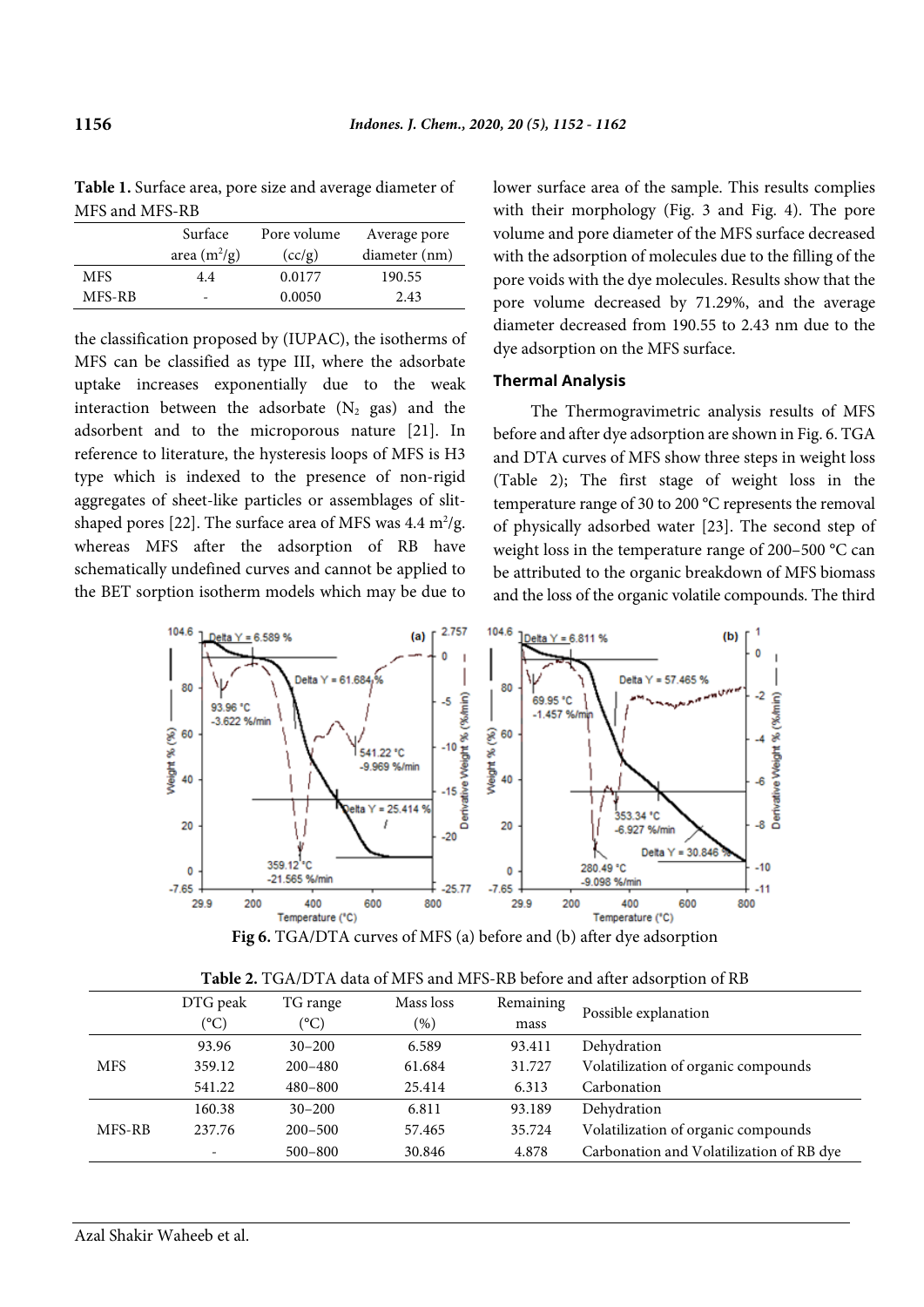stage occurred in the range of temperature of 500–800 °C which corresponds to the carbonization of the material and formation of charcoal [24]. The charcoal residues after MFS and MFS-RB were heated to 800 °C, were 6.313 and 4.878%, respectively. The decrease in the residues percentage (1.435%) of MFS-RB was due to the pyrolysis of the RB dye in the third stage of the TGA analysis, in accordance to the data obtained from the lookchem supplier web, in which the RB dye boiling point is 741.8 °C at 760 mmHg [25].

#### **Effect of Contact Time and Adsorption Kinetics**

The time-dependent behavior of the dye adsorption was investigated by varying the contact time between the RB dye and the MFS in the range of 5–75 min. The concentrations of the dye was kept at 50 ppm and MFS mass was kept at 1.7 g. The result for the removal of RB versus contact time is presented in Fig. 7. More than 80% of dye was adsorbed at contact time of 10 min and adsorption increased with time reaching to a maximum value in 65 min and afterwards remained constant. In context, the adsorption equilibrium time of the RB dye was 65 min for MFS.

To investigate the kinetic mechanism of adsorption, the experimental data was fitted to the pseudo-first order, the pseudo-second order, and intraparticle diffusion models. The three models are generally expressed as follows:

Pseudo-first order model (linear form) [26]:

$$
\ln(q_e - q_t) = \ln q_e - k_1 t \tag{3}
$$

Pseudo-second order model (linear form) [27]:

$$
\frac{t}{q_t} = \frac{1}{k_2 q_e^2} + \frac{1}{q_e}t
$$
 (4)

Intraparticle diffusion model (linear form) [28]:

$$
q_t = k_p t^{0.5} + I \tag{5}
$$

where  $q_e$  and  $q_t$  = the amount of RB adsorbed at equilibrium and at t time, respectively (mg·g<sup>-1</sup>),  $k_1$  = the overall rate constant of pseudo-first order kinetics (min–1 mg  $g^{-1}$ ),  $k_2$  = the rate constant of pseudo-second order (mg  $g^{-1}$  min<sup>-1</sup>), K<sub>P</sub> = the rate constant of intraparticle diffusion (mg  $g^{-1}$  min<sup>-1/2</sup>) and I = the intercept reflecting the thickness of boundary layer.

Fig. 7(b), (c) and (d) show the kinetic models of RB adsorption on the MFS surface. The adsorption kinetic pseudo-second order was more linear with  $R^2$  of 0.999



**Fig 7.** The removal and kinetics graphs models: (a) the removal (b) pseudo-first order (c) pseudo-second order and diffusion kinetics models of (d) intraparticle diffusion of RB using MFS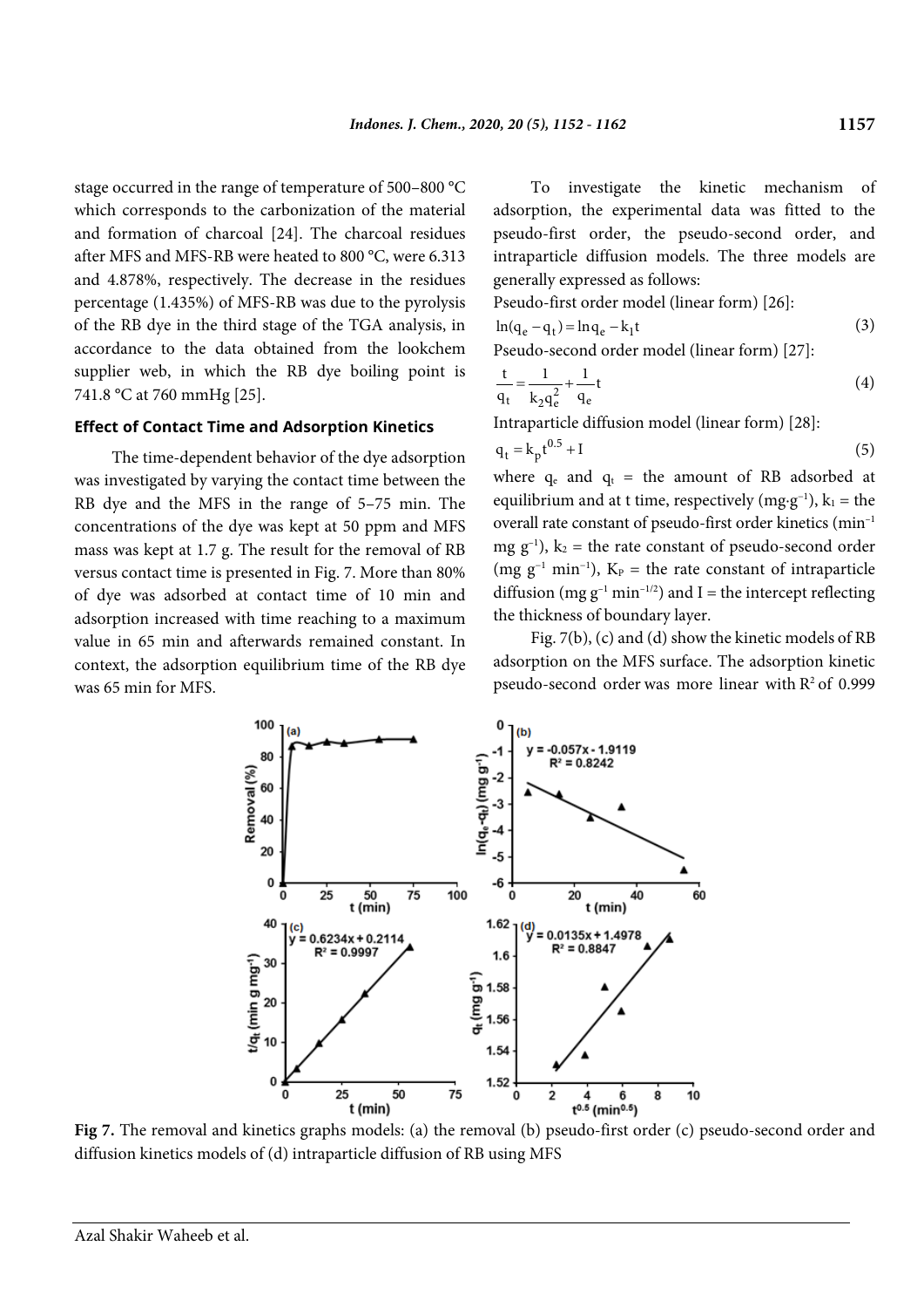|                      |                                 |                  |                | .                    |                       |                |                                    |                |                      |
|----------------------|---------------------------------|------------------|----------------|----------------------|-----------------------|----------------|------------------------------------|----------------|----------------------|
|                      | First order                     |                  |                | Second order         |                       |                | Intraparticle diffusion            |                |                      |
| $qe_{exp}$<br>(mg/g) | $min^{-1}$<br>$mg \varrho^{-1}$ | Ge cal<br>(mg/g) | $\mathbf{R}^2$ | $k_2$ (min.<br>g/mg) | $q_{e}$ cal<br>(mg/g) | $\mathbb{R}^2$ | Ar<br>$min^{-1/2}$<br>$(mg)$ $g^-$ | $\frac{mg}{g}$ | $\mathbf{D} \hat{z}$ |
| .610                 | 0.057                           | 0.147            | 0.824          | 0.902                | 1.622                 | 0.999          | 0.013                              | 4.497          | 0.884                |

**Table 3.** Kinetic data of adsorption RB onto MFS

compared to the pseudo-first order plot and intraparticle diffusion plot (see Table 3). In addition, the value of  $(q_e)$ cal) in this model is closer and more accurate than the other models. This result confirmed that the adsorption process followed the pseudo-second order which assumed that chemisorption occurred, which involved chemical reactions between adsorbent and adsorbate [29].

#### **Adsorption Isotherm Studies**

Fig. 8(a) shows the adsorption isotherm of RB dye. Referring to the theoretical basis of Giles's classification of adsorption isotherms, the isotherm of RB was of S-type, which assumed that the adsorbent is possibly mesoporous or is not porous and has a high energy of adsorption. The reaction between adsorbent and adsorbate can be determined by isotherm study. There are different isotherm equations available for studying the experimental sorption equilibrium data. However, the most common types of isotherms are the Langmuir, Temkin and Freundlich models:

Langmuir isotherm model [30]:

$$
\frac{C_e}{q_e} = \frac{C_e}{q_m} + \frac{1}{K_a q_m}
$$
 (6)  
Freundlich isotherm model [31]:

$$
\log q_e = \log K_f + 1/n \left( \log C_e \right) \tag{7}
$$

Temkin isotherm model [32]:

$$
q_e = B_1 \ln K_T + B_1 \ln C_e \tag{8}
$$

where  $q_e$  = the amount of RB adsorbed (mg/g) at Ce (equilibrium concentration),  $q_m$  and  $k_a$  are Langmuir constants related to adsorption efficiency and energy of adsorption, respectively.  $K_f$  and  $1/n$  are constants incorporating the factors affecting the adsorption capacity and intensity of adsorption, respectively.  $\beta = RT/b$ , (T) is the thermodynamic temperature in Kelvin degrees and (R) is the universal gas constant, 8.314 J mol<sup>-1</sup> K<sup>-1</sup>. The constant (b) is identified as the adsorption heat.



**Fig 8.** (a) Adsorption isotherm, (b) Langmuir model, (c) Freundlich model and, (d) Temkin model of dye at pH 7 and  $25^{\circ}$ C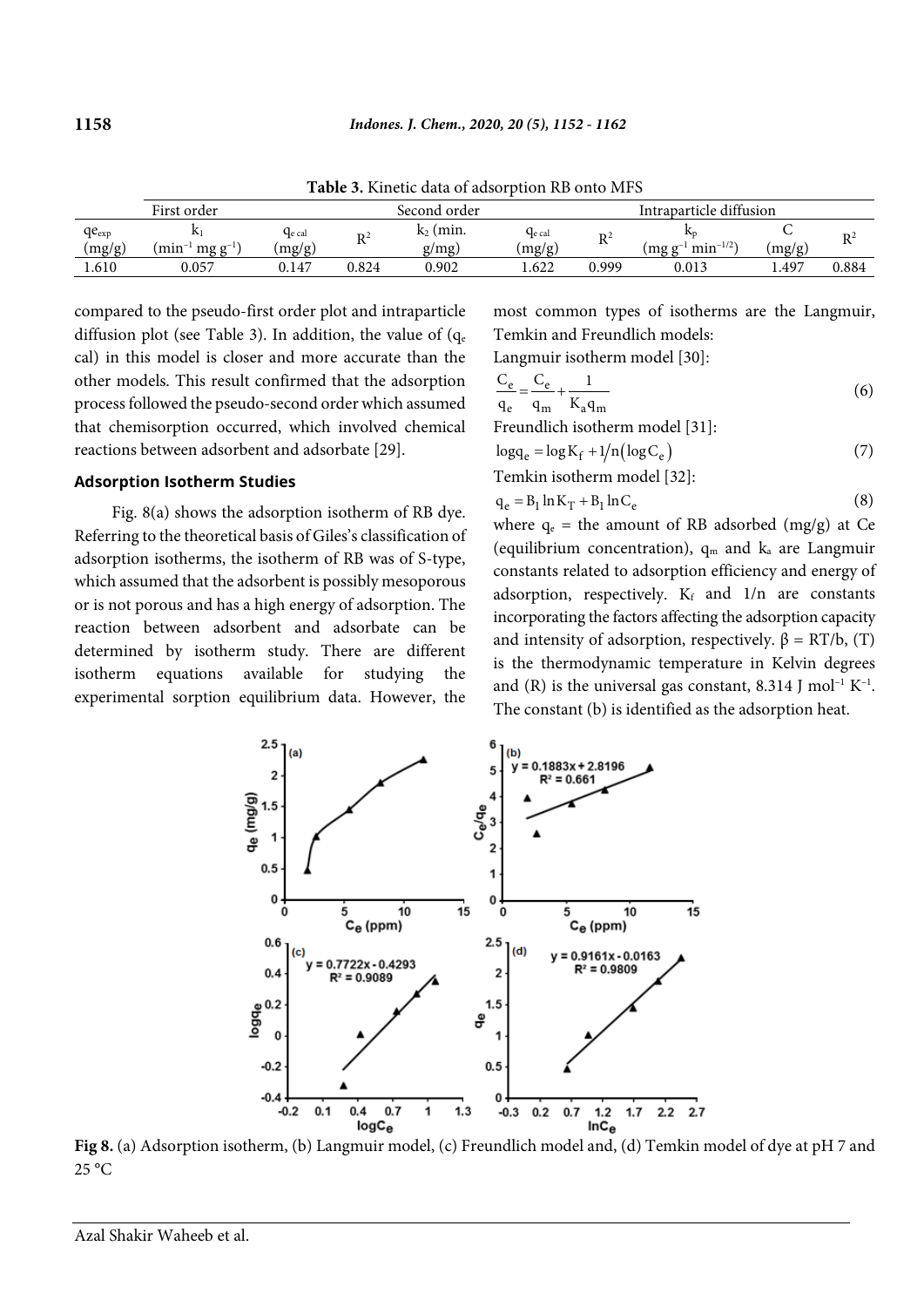| Langmuir isotherm             |                                |       | $\sim$ we see all the contracts the wave of www.craptions.craption is the c<br>Freundlich isotherm |      |                | Temkin isotherm |       |       |
|-------------------------------|--------------------------------|-------|----------------------------------------------------------------------------------------------------|------|----------------|-----------------|-------|-------|
| $K_{a}$ (L mg <sup>-1</sup> ) | $\mathbb{R}^2$<br>$q_m (mg/g)$ |       | $K_F$ (mg/g (L/mg) <sup>1/n</sup> )                                                                |      | $\mathbb{R}^2$ | $K_T(Lg^{-1})$  |       |       |
| 0.066                         | 5310                           | 0.661 | 0.372                                                                                              | .295 | 0.908          | 0.982           | 0.916 | 0.980 |

**Table 4.** Isotherm models data of adsorption RB onto MFS

Fig. 8(b), (c) and (d) show the isotherm models of RB adsorption on the MFS surface. It is clearly seen that plot of Temkin isotherm is more linear with  $R^2$  of 0.980 in comparison to other models of isotherms (show Table 4). Temkin isotherm contains a factor that explicitly taking into the account of adsorbent-adsorbate interactions and assumes that heat of adsorption of all molecules in the layer would decrease linearly rather than in logarithmic manner with the coverage [33].

#### *Adsorbent dosage*

To optimize the MFS dosage, the effect of adsorption amount on removal of RB dye was carried out. Fig. 9(a) shows the dependence of MFS mass on RB adsorption percentage. It was observed that RB removal increased with the increase of the amount of MFS adsorbent. The maximum removal of dyes was observed with the dosage (1.7 g) used for all subsequence experiments the results are shown in Fig. 9(a).

#### *Initial pH effect*

Different pH values (3, 4, 9 and 12) were used to study the pH effect on adsorption of RB dye onto MFS. Initial pH dye solutions were adjusted by using 0.1 N of HCl and 0.1 N of NaOH. Fig. 9(b) depicts the relationship between RB removal percentages with the initial pH values of the RB solutions .It is clearly seen that the amount of dyes removed at pH 3 produced a large adsorbate quantity. The dye removal was expected to increase due to the esterification process that was found to be more favorable at acidic solution (pH < 3). The IR spectral lines proves the occurrence of esterification by the appearance of a peak at  $1734 \text{ cm}^{-1}$ .

## *Effect of Temperature*

The effect of temperature on RB adsorption on MFS surface at  $(35-55)$  °C is shown in Fig. 10(a). It shows that the adsorption process decreased with the rise in temperature due to the reduced attractive forces between the RB molecules and MFS [34]. The enthalpy variation (∆H), and other thermodynamic parameters such as free energy variation  $(∆G)$ , and entropy variation (∆S) follows the following equations [35]:

$$
\ln X_{\rm m} = \frac{-\Delta H}{RT} + C \tag{9}
$$

$$
\Delta G = -RT \ln K \tag{10}
$$

$$
\Delta G = \Delta H - T\Delta S \tag{11}
$$

where  $X_m$  is the maximum amount adsorbed  $(q_m)$  at a certain value of concentration equilibrium  $(C_e)$ , and  $(K)$ is the distribution coefficient. The value of ∆H° was determined from the slope value of the straight line of plotting  $\ln X_m$  versus  $1/T$  (Fig. 10(b)). The negative value of enthalpy ( $\Delta H = -42.447$  kJ/mol) and entropy ( $\Delta S = -$ 147 J mol<sup>-1</sup> K<sup>-1</sup>), confirmed the exothermic process and that the RB molecules have ordered arrangement on MFS surface [36]. On the other hand, the positive value of free energy ( $\Delta G$  = +3065 kJ/mol) indicated that the adsorption



**Fig 9.** (a) Effect of adsorbent dosage and, (b) pH effect on adsorption of RB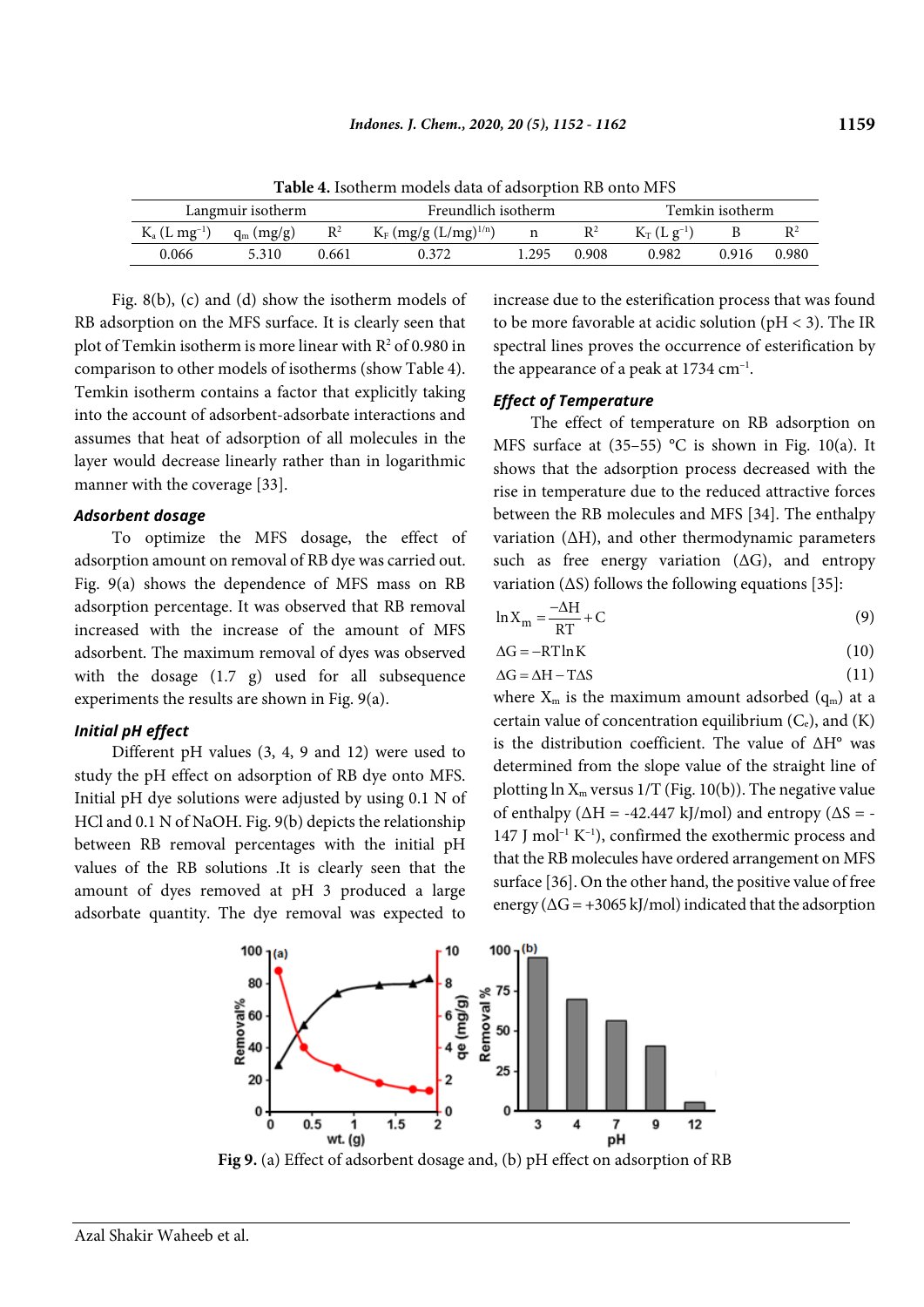

**Fig 10.** (a) Effect of temperature and, (b) Van't Hoff plots for the adsorption of RB onto MFS surface

process was thermodynamically non-spontaneous [35]. The value of ∆H was more than 40 kJ/mol which indicates that the uptake of RB dye onto MFS could be attributed to a chemisorption process [37].

#### ■ **CONCLUSION**

In the present study, we examined the adsorption of Rose Bengal onto *Myristica fragrans* shells. We strongly suggest that chemisorption by ester bond formation between adsorbate and adsorbent occurred. This result was confirmed by FTIR and adsorption study.

#### ■ **REFERENCES**

- [1] Tang, S.K., Teng, T.T., Alkarkhi, A.F.M., and Li, Z., 2012, Sonocatalytic degradation of Rhodamine B in aqueous solution in the presence of  $TiO<sub>2</sub>$  coated activated carbon, *APCBEE Procedia*, 1, 110–115.
- [2] Alwan, S.H., Alshamsi, H.A.H., and Jasim, L.S., 2018, Rhodamine B removal on A-rGO/cobalt oxide nanoparticles composite by adsorption from contaminated water, *J. Mol. Struct.*, 1161, 356–365.
- [3] Busquets, R., Kozynchenko, O.P., Whitby, R.L.D., Tennison, S.R., and Cundy, A.B., 2014, Phenolic carbon tailored for the removal of polar organic contaminants from water: A solution to the metaldehyde problem?, *Water Res.*, 61, 46–56.
- [4] Soliman, E.M., Ahmed, S.A., and Fadl, A.A., 2011, Reactivity of sugar cane bagasse as a natural solid phase extractor for selective removal of Fe(III) and heavy-metal ions from natural water samples, *Arabian J. Chem.*, 4 (1), 63–70.
- [5] Sorensen, J.P.R., Lapworth, D.J., Nkhuwa, D.C.W.,

Stuart, M.E., Gooddy, D.C., Bell, R.A., Chirwa, M., Kabika, J., Liemisa, M., Chibesa, M., and Pedley, S., 2015, Emerging contaminants in urban groundwater sources in Africa, *Water Res.*, 72, 51–63.

- [6] Jayanthy, V., Geetha, R., Rajendran, R., Prabhavathi, P., Sundaram, S.K., Kumar, S.D., and Santhanam, P., 2014, Phytoremediation of dye contaminated soil by *Leucaena leucocephala* (subabul) seed and growth assessment of *Vigna radiata* in the remediated soil, *Saudi J. Biol. Sci.*, 21 (4), 324–333.
- [7] Saggioro, E.M., Oliveira, A.S., Pavesi, T., Maia, C.G., Ferreira, L.F.V., and Moreira, J.C., 2011, Use of titanium dioxide photocatalysis on the remediation of model textile wastewaters containing azo dyes, *Molecules*, 16 (12), 10370–10386.
- [8] Tabery, H.M., 1998, Toxic effect of Rose Bengal dye on the living human corneal epithelium, *Acta Ophthalmol. Scand.*, 76 (2), 142–145.
- [9] Vinuth, M., Naik, H.S.B., Vinoda, B.M., Pradeepa, S.M., Kumar, G.A., and Sekhar, K.S., 2016, Rapid removal of hazardous Rose Bengal dye using Fe(III) – Montmorillonite as an effective adsorbent in aqueous solution, *J. Environ. Anal. Toxicol.*, 6 (2), 1000355.
- [10] De Gisi, S., Lofrano, G., Grassi, M., and Notarnicola, M., 2016, Characteristics and adsorption capacities of low-cost sorbents for wastewater treatment: A review, *Sustainable Mater.Technol.*, 9, 10–40.
- [11] Kaur, J., and Singhal, S., 2014, Heterogeneous photocatalytic degradation of Rose Bengal: Effect of operational parameters, *Physica B*, 450, 49–53.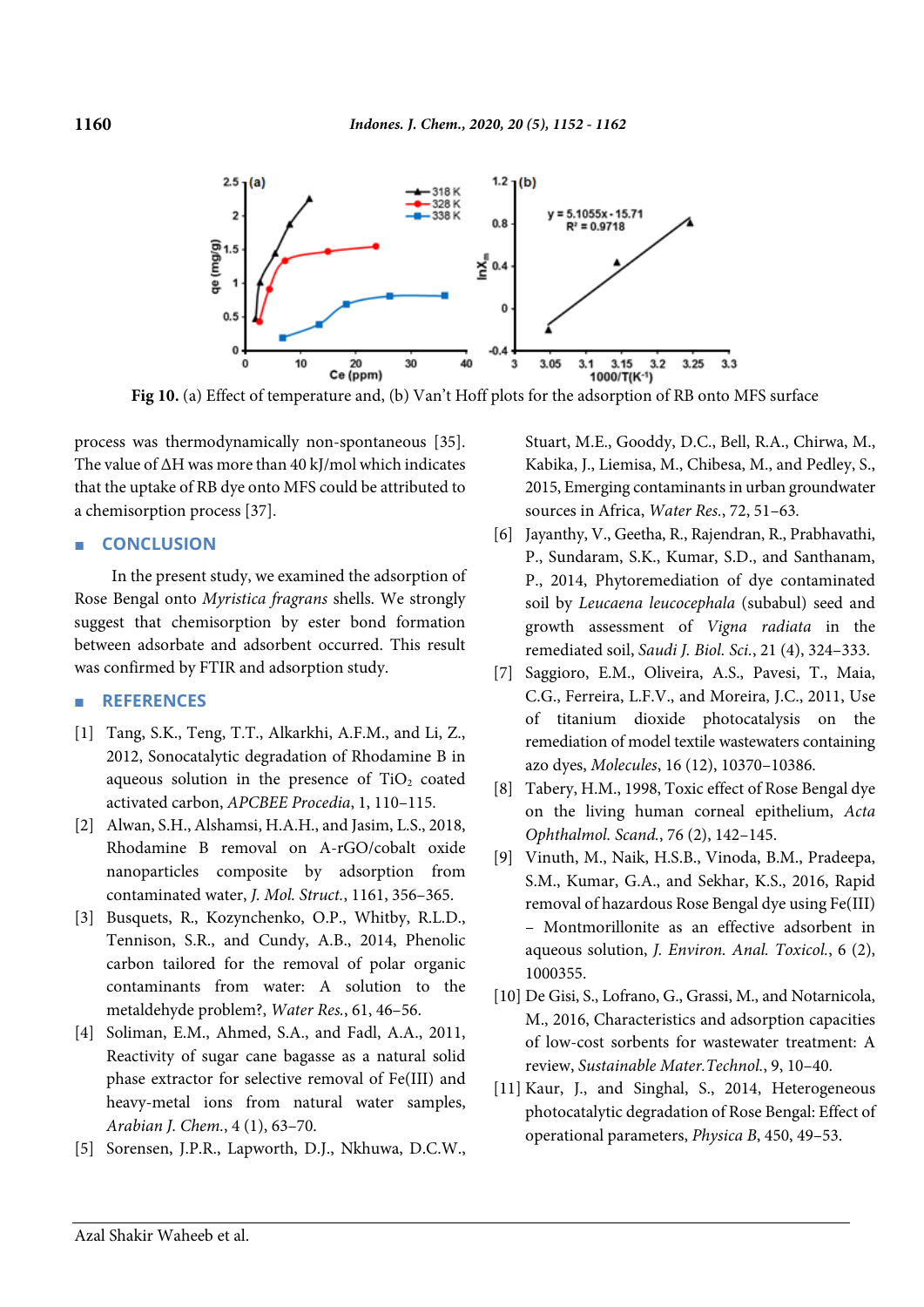- [12] Bhaumik, R., Mondal, N.K., Das, B., Roy, P., Pal, K.C., Das, C., Baneerjee, A., and Datta, J.K., 2012, Eggshell powder as an adsorbent for removal of fluoride from aqueous solution: Equilibrium, kinetic and thermodynamic studies, *E-J. Chem.*, 9 (3) 1457–1480.
- [13] Alshamsi, H.A.H., and Alwan, S.H., 2015, Adsorptive removal of Cd(II) from aqueous solution onto beans peel powder as low cost adsorbent, *Res. J. Pharm. Biol. Chem. Sci.*, 6 (6), 985–996.
- [14] Bouamra, F., Drouiche, N., Abdi, N., Grib, H., Mameri, N., and Lounici, H., 2018, Removal of phosphate from wastewater by adsorption on marble waste: Effect of process parameters and kinetic modeling, *Int. J. Environ. Res.*, 12, 13–27.
- [15] Abdel-Salam, O.E., Reiad, N.A., and ElShafei, M.M., 2011, A study of the removal characteristics of heavy metals from wastewater by low-cost adsorbents, *J. Adv. Res.*, 2 (4), 297–303.
- [16] Syahiddin, D.S., and Muslim, A., 2018, Adsorption of Cu(II) ions onto *Myristica fragrans* shell-based activated carbon: Isotherm, kinetic and thermo dynamic studies, *J. Korean Chem. Soc.*, 62 (2), 79–86.
- [17] Uppal, A., Jain, B., Gupta, P.K., and Das, K., 2011, Photodynamic action of Rose Bengal silica nanoparticle complex on breast and oral cancer cell lines, *Photochem. Photobiol.*, 87 (5), 1146–1151.
- [18] Bodîrlǎu, R., and Teacǎ, C.A., 2009, Fourier transform infrared spectroscopy and thermal analysis of lignocellulose fillers treated with organic anhydrides, *Rom. J. Phys.*, 54 (1-2), 93–104.
- [19] Kumar, B.R., and Rao, T.S., 2012, AFM studies on surface morphology, topography and texture of nanostructured zinc aluminum oxide thin films, *Dig. J. Nanomater. Bios.*, 7 (4), 1881–1889.
- [20] Altaa, S.H.A., Alshamsi, H.A.H., and Al-Hayder, L.S.J., 2018, Synthesis and characterization of rGO/Co3O4 composite as nanoadsorbent for Rhodamine 6G-dye removal, *Desalin. Water Treat.*, 114, 320–331.
- [21] Kshirsagar, A.S., and Khanna, P.K., 2019, CuSbSe<sub>2</sub>/TiO<sub>2</sub>: Novel type-II heterojunction nanophotocatalyst, *Mater. Chem. Front.*, 3 (3), 437–449.
- [22] Al-Taweel, S.S., Saud, H. R., Kadhum, A.A.H., and Takriff, M.S., 2019, The influence of titanium dioxide nanofiller ratio on morphology and surface properties of TiO2/chitosan nanocomposite, *Results Phys.*, 13, 102296.
- [23] Ali, A.S., Mohammed, A.J., and Saud, H.R., 2018, Hydrothermal synthesis of  $TiO<sub>2</sub>/Al<sub>2</sub>O<sub>3</sub>$ nanocomposite and its application as improved sonocatalyst, *Int. J. Eng. Technol.*, 7 (4), 22–25.
- [24] Cao, J., Xiao, G., Xu, X., Shen, D., and Jin, B., 2013, Study on carbonization of lignin by TG-FTIR and high-temperature carbonization reactor, *Fuel Process. Technol.*, 106, 41–47.
- [25] lookchem, 2019, *Rose Bengal lactone*, https://www.lookchem.com/Rose-Bengal-lactone/.
- [26] Lagergren, S., 1898, Zur theorie der sogenannten adsorption gelöster stoffe, *Kungl. Sven. Vetenskapsakad. Handl.*, 24, 1–39.
- [27] Ho, Y.S., and McKay, G., 1999, Pseudo-second order model for sorption processes, *Process Biochem.*, 34 (5), 451–465.
- [28] Kushwaha, J.P., Srivastava, V.C., and Mall, I.D., 2010, Treatment of dairy wastewater by commercial activated carbon and bagasse fly ash: Parametric, kinetic and equilibrium modelling, disposal studies, *Bioresour. Technol.*, 101 (10), 3474–3483.
- [29] Rahman, M.S., and Sathasivam, K.V., 2015, Heavy metal adsorption onto *Kappaphycus* sp. from aqueous solutions: The use of error functions for validation of isotherm and kinetics models, *BioMed. Res. Int.*, 2015, 126298.
- [30] Langmuir, I., 1918, The adsorption of gases on plane surfaces of glass, mica and platinum, *J. Am. Chem. Soc.*, 40 (9), 1361–1403.
- [31] Freundlich, H.M.F., 1906, Over the adsorption in solution, *J. Phys. Chem.*, 57, 385–470.
- [32] Tempkin, M.J., and Pyzhev, V., 1940, Recent modification to Langmuir isotherms, *Acta Physiochem. USSR*, 12, 217–222.
- [33] Nechifor, G., Pascu, D.E., Pascu, M., Traistaru, G.A., and Albu, P.C., 2015, Comparative study of Temkin and Flory-Huggins isotherms for